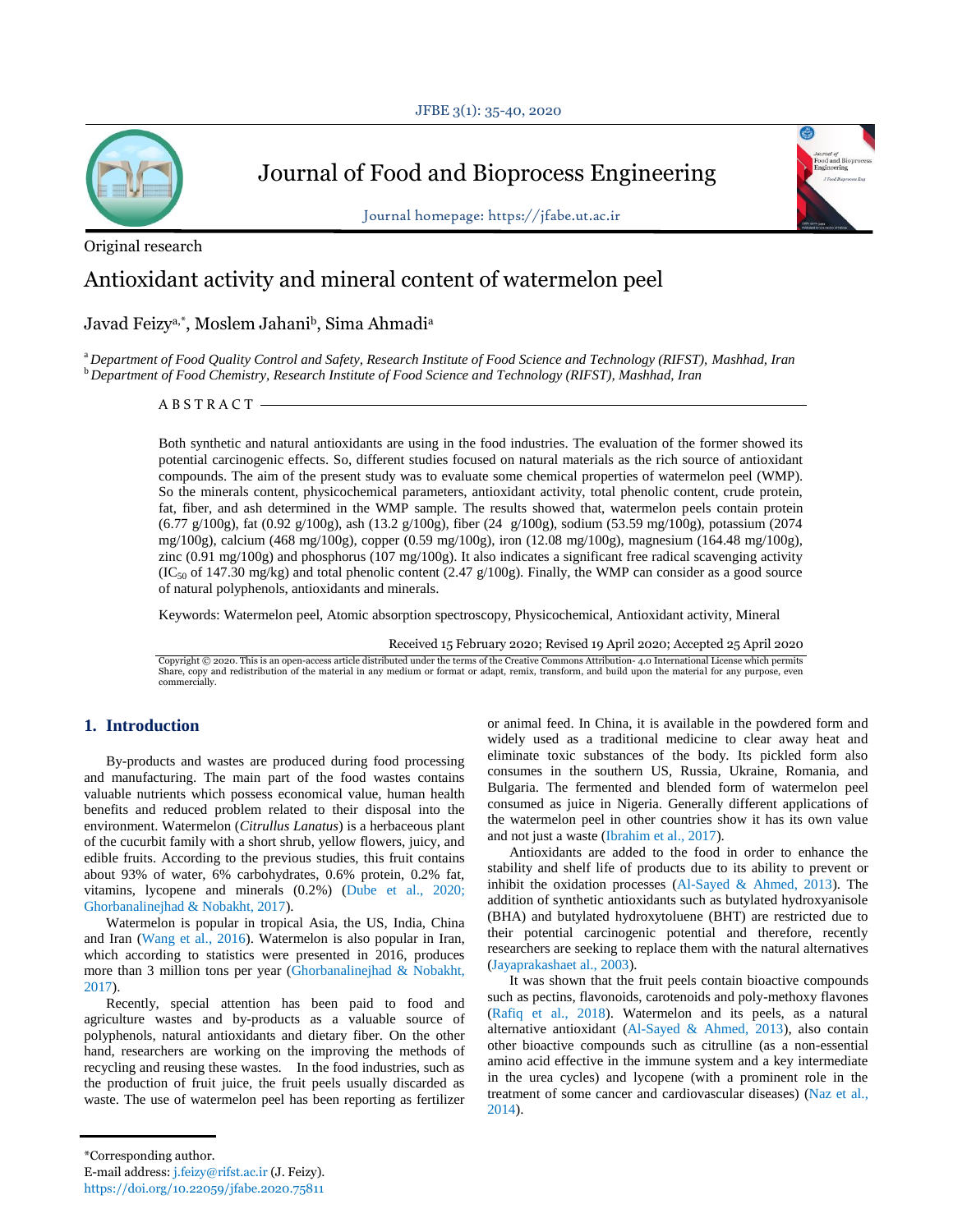Hanan and Abdelrahman (2013) studied the antioxidant activity of the watermelon and Sharlyn melon peel, and showed their effects on the enhancement of the shelf-life of the cake produced by the substitution of wheat flour (at a 5% level) with watermelon peels.

In the present study, some physicochemical properties such as ash, protein, fat, fiber, phosphorus, total polyphenol, minerals and antioxidant value evaluated in WMP waste as low-cost agricultural waste material.

# **2. Material and Methods**

#### *2.1. Chemicals*

2,2-Diphenyl-1-picrylhydrazyl (DPPH) purchased from Sigma– Aldrich (St. Louis, MO, USA). Folin-Ciocalteau phenol reagent and multielement standard solution for AA were supplied by Merck (Darmstadt, Germany). The double-distilled water purified using a Millipore system and used for the preparation of all standard and sample solutions. All other chemicals and solvents supplied by Merck or Sigma and were of analytical-reagent grade and used as received without further purification.

# *2.2. Apparatus*

The concentration of metal elements determined with an Analytik Jena AG AAS ZEEnit 700P atomic absorption spectrometer (Jena, Germany) equipped with the flame and graphite furnace (GF) atomizers and Zeeman background correction mode. A Shimadzu UV-1700 Pharma spec. (Tokyo, Japan) was used for the determination of polyphenolic compounds, phosphorus and antioxidant activity (with a standard 10 mm path length cell). A muffle furnace (LMF4 from Carbolite, Bamford, Sheffield UK) employed for incineration of the samples. The protein percentage of the samples was determined by Gerhardt protein and nitrogen analysis system (Gerhardt, Germany).

#### *2.3. Sample preparation*

Watermelon samples were collected from the local farms in Torbat-Heydariyeh (Khorasan Razavi, Iran) in the summer of 2017. The edible portion was separated and the whole part of the white and green peel was dried in the shade. The WMP samples were powdered using a mechanical grinder and subsequently were sieved. The particles smaller than 0.3 mm were packaged and stored at 4°C until use.

#### *2.4. Physicochemical characteristics*

The AOAC recommended analysis methods were utilized for the determination of ash (942.05), crude protein (920.152) , crude fat (948.22) and fiber (2009.01) contents (AOAC, 2016). The ash was determined by the incineration of the sample (2 g) in a muffle furnace at 550 °C for 5 h. Crude protein (%total nitrogen  $\times$  6.25) (Morais et al., 2017) was determined by the Kjeldahl method using 2 g of the sample. The crude fat obtained by exhaustively extracting of each sample (2 g) in a Soxhlet apparatus using petroleum ether (boiling range 40-60°C).

#### *2.5. Determination of crude fiber*

Crude fiber is the loss on ignition of dried residue remaining after digestion of sample under specific conditions (Dube et al., 2020) with  $H_2SO_4 (1.25 \text{ %} w/v)$  and NaOH  $(1.25 \text{ %} w/v)$  solutions. Sample (5.0 g) was boiled in 150 mL of 1.25%  $H_2SO_4$  solution for 30 min under reflux. The boiled sample was washed in several portions of hot water using a two-fold cloth to trap the particles. It was returned to the flask and boiled again in 150 mL of 1.25% NaOH for another 30 min under same condition. After washing in several portion of hot water the sample was allowed to drain dry before being transferred quantitatively to a weighed crucible where it was dried in the oven at 105°C to a constant weight. It was thereafter taken to a muffle furnace where it was burnt, only ash was left of it. The weight of the fiber was determined by difference and calculated as a percentage of the weight of sample analyzed (AOAC, 2016).

#### *2.6. Determination of phosphorus*

The Phosphorous determined as  $PO<sub>4</sub><sup>3</sup>$ by the spectrophotometric method (AOAC, 2016) using sodium phosphomolybdate in which the phosphorous present as the orthophosphate reacts with a sodium molybdate reagent to produce a yellow-orange complex. A mixture of WMP and  $Ca<sub>2</sub>CO<sub>3</sub>$  was incinerated in a muffle furnace and the residue was transferred to a beaker with distilled water. An extra amount of hydrochloric acid was added and the beaker was heated to completely dry. Then nitric acid was added and subsequently heated. The solution was filtered after dilution. The final solution was mixed with molybdovanadate reagent solution and stored at 20°C for 20 minutes followed by measurement of the absorbance at 430 nm. The control sample also was prepared similarly, except that ethanol solution (70% v/v) used instead of the sample extract. A calibration curve prepared with phosphorus standard solutions. The presented results were an average value of three determinations and were expressed based on dry mass.

## *2.7. Measurement of the metal elements*

Wet digestion of the WMP samples was performed with a combination of hydrochloric and nitric acids followed by AAS analysis of the metal elements. The initial mixture of the WMP (5.0 g) and HNO<sub>3</sub> (30 mL), was heated and gently boiled until the remaining of 3-6 mL of the solution. After the addition of concentrated HCl (25 mL), the heating continued and the solution volume was reduced to 10-15 mL. The residue was filtered through the blue band filter paper and after cooling, the digested sample was diluted to 50 mL with distilled water. The blank digestions were also carried out in the same way (Ainsworth & Gillespie, 2007; AOAC, 2016). Measurement conditions for flame and graphite furnace atomic absorption spectrometer and the instrumental parameters for graphite furnace are listed in Table 1 and Table 2, respectively.

#### *2.8. Total phenolic compounds*

The official spectrophotometric procedure with Folin-Ciocalteu reagent (diluted at a 1:100 ratio in distilled water) (Ainsworth & Gillespie, 2007) applied for the measurement of total polyphenolic compounds. Briefly, the homogenized powder of WMP (0.5 g) was extracted with 25 mL of aqueous-ethanol solution (70% v/v). The mixture completely was stirred for 1 h and the resultant suspension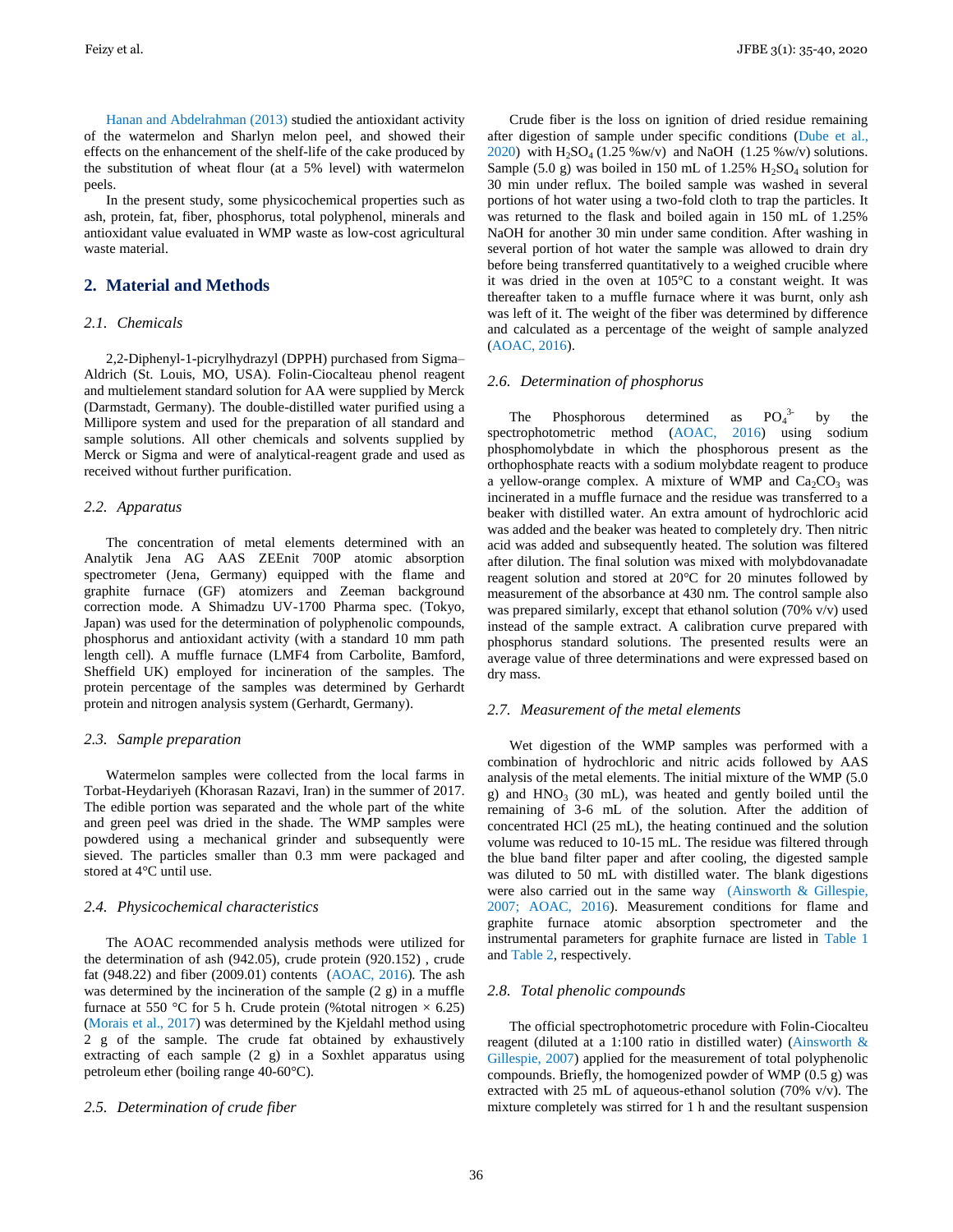centrifuged at 5000 rpm for 10 min. A part of the collected supernatant (200 µL) and gallic acid standard solution was mixed with the Folin-Ciocalteu reagent (1.5 mL). The test tubes were stirred for 5 min followed by the addition of 1.5 mL of  $Na<sub>2</sub>CO<sub>3</sub>$ solution (6% w/v). The samples were stored in a dark place at room temperature for 60 min. A control sample also was prepared in the same way, except that ethanol 70% used instead of the sample extract. The absorption of the samples was read at 760 nm, a calibration curve constructed with standard gallic acid solutions, and total polyphenolic compounds were expressed as g of gallic acid equivalents per 100 g of dry matter.

| Table 1. Measurement conditions for atomic absorption spectrometer. |          |           |           |                      |                 |                             |                     |
|---------------------------------------------------------------------|----------|-----------|-----------|----------------------|-----------------|-----------------------------|---------------------|
| Element                                                             | Atomizer | Gas       | Flame     | Lamp current<br>(mA) | Wavelength (nm) | Calibration<br>$(\mu g/mL)$ | Modifier            |
| Na                                                                  | Flame    | acetylene | oxidizing | 5                    | 330.2           | $0.2 - 1$<br>50-300         | Cs, $2000 \mu g/mL$ |
| K                                                                   | Flame    | acetylene | oxidizing | 6                    | 404.4           | $0.4 - 2$<br>150-600        | Cs, $2000 \mu g/mL$ |
| Ca                                                                  | Flame    | $N_2O$    | oxidizing | 10                   | 239.9           | $1-5$<br>150-600            | K, $2000 \mu g/mL$  |
| Fe                                                                  | Flame    | acetylene | oxidizing |                      | 248.3           | $2 - 10$                    |                     |
| Mg                                                                  | Flame    | acetylene | oxidizing | 3                    | 202.6           | $0.2 - 0.6$<br>$5 - 20$     | La, $2000 \mu g/mL$ |
| Cu                                                                  | Furnace  | ----      | ----      | 3                    | 324.7           | $0.005 - 0.015$             | ---                 |
| Zn                                                                  | Furnace  | ----      | ----      |                      | 213.9           | $0.005 - 0.020$             | ---                 |

Table 1. Measurement conditions for atomic absorption spectrometer.

Table 2. GFAAS conditions for the determination of Zn and Cu in WMP.

| Step        | Ramp temperature $(^{\circ}C)$ |      | Ramp time $(^{\circ}C/s)$ | Hold time $(s)$ | Gas | Gas flow |
|-------------|--------------------------------|------|---------------------------|-----------------|-----|----------|
|             | Zn                             |      |                           |                 |     | (mL/min) |
| preparation | 50                             | 50   |                           |                 |     |          |
| injection   |                                |      |                           |                 |     |          |
| Drying      | 90                             | 90   | 10                        |                 | Ar  | 250      |
| Drying      | 120                            | 120  |                           | 10              | Ar  | 250      |
| Ashing      | 800                            | 400  | 10                        |                 | Ar  | 250      |
| Ashing      | 800                            | 400  |                           |                 |     |          |
| Atomization | 2300                           | 1800 | 0.8                       | $\overline{a}$  |     |          |
| Cleaning    | 2600                           | 2100 |                           |                 | Ar  | 250      |

Table 3. Physicochemical characteristics of WMP (n=3) (results  $\pm$  SD).

| Parameter | Protein  | Fiber            | Ash              | Fat           | IC50    | Total phenolic compound $(g/100g)$ |
|-----------|----------|------------------|------------------|---------------|---------|------------------------------------|
|           | (g/100g) | (g/100g)         | (g/100g)         | (g/100g)      | (mg/kg) |                                    |
| Amount    | $+0.47$  | $24.00 \pm 1.38$ | $13.20 \pm 0.42$ | $0.92 + 0.06$ | 147.30  | 2.47                               |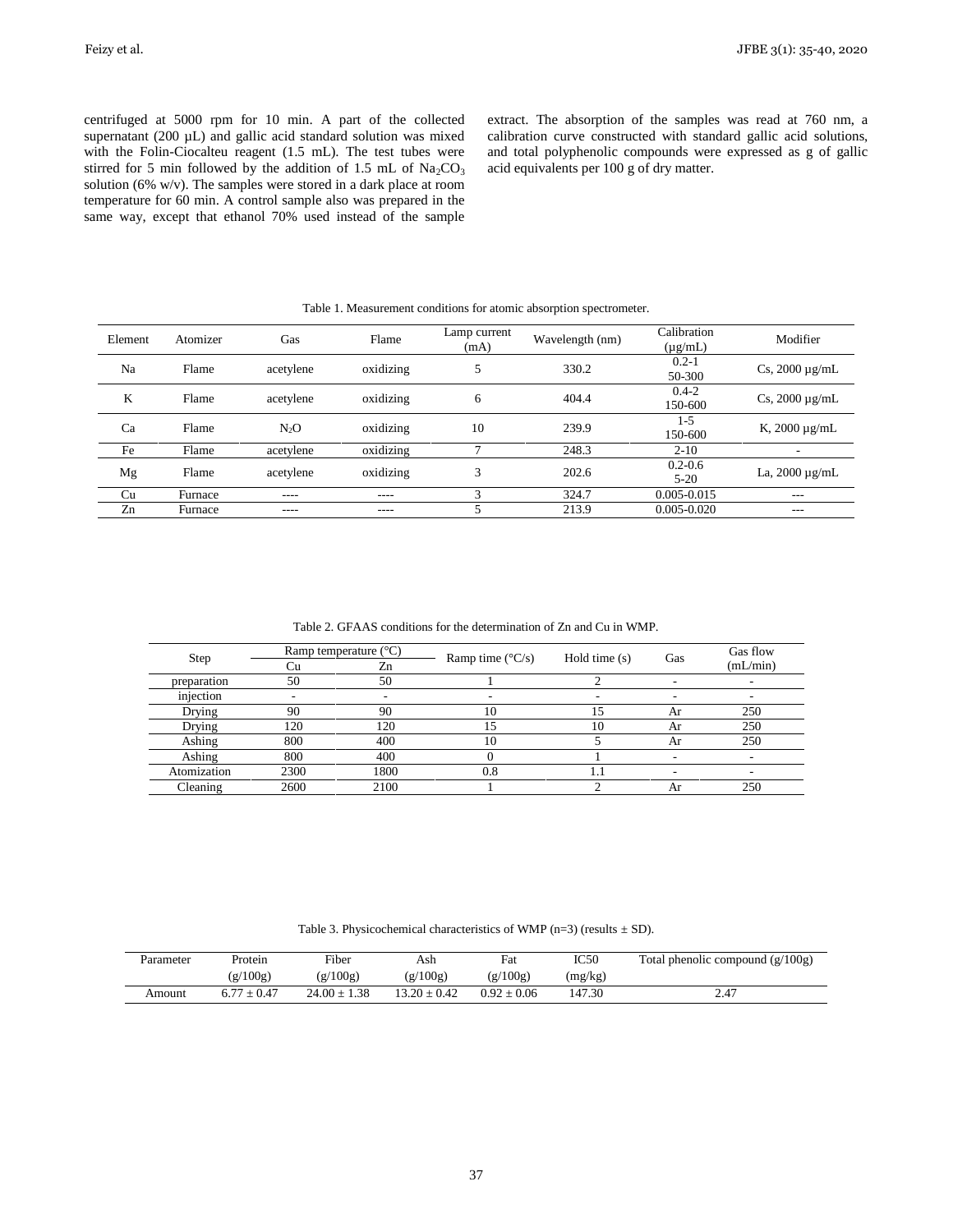

Fig. 1. Gallic acid calibration curve.

#### *2.9. DPPH Free Radical Scavenging Activity (RSA)*

The WMP samples (5 g) was dispersed in 25 mL of ethanol solution (70% v/v) and gently stirred for 24 h. The suspension centrifuged at 5000 rpm for 10 min and the collected supernatant was diluted in methanol, in the concentration range of 50-300 mg/L. After the addition of 2 mL of DPPH solution (0.004% v/v in methanol), the samples were stored in a dark place for 30 min at room temperature. The control sample also prepared in the same way, but methanol used instead of the sample solution. Subsequently, the optical density (OD) measured at 517 nm using a spectrophotometer and the following formula used for the calculation of RSA which expressed as the percentage inhibition.

$$
DPPH_{scavenging activity} = \left(\frac{A_{blank} - A_{sample}}{A_{blank}}\right) \times 100
$$
 (1)

where A  $_{\text{blank}}$  and  $A_{\text{sample}}$  are the absorbance of the blank and sample solutions, respectively. Lower absorbance of the reaction mixture indicates higher free RSA.

## **3. Results and Discussion**

#### *3.1. Mineral composition of WMP*

Dietary minerals are essential for the life that presented in the soil and water and absorbed by the plants or ingested by the animals. According to the human body demands the dietary minerals divided into the bulk and trace groups. The former was including calcium, magnesium, phosphorus, potassium, sodium, and sulfur, required in relatively large amounts. The second group needed only in very small quantities such as chromium, cobalt, copper, fluorine, iodine, iron, manganese, molybdenum, selenium, and zinc (Lieberman & Bruning, 1997).

 The mineral content of the WMP, as average values of four replicate measurements was determined. The obtained results of calcium, magnesium, potassium, sodium, copper, iron, zinc and

phosphorus were  $468.00 \pm 0.12$ ,  $164.48 \pm 0.20$ ,  $2074.00 \pm 10.00$ ,  $53.59 \pm 0.10$ ,  $0.59 \pm 0.008$ ,  $12.08 \pm 0.09$ ,  $0.91 \pm 0.13$  and  $107.00 \pm 0.00$ 0.17 mg/100g, respectively.

In the similar study by Morais et al. (2017) mineral content of WMP was investigated. These minerals were Ca, Mg, K, Na, Cu, Fe, Mn and Zn with mean value of  $9770.9 \pm 643.4$ ,  $260.4 \pm 22.4$ ,  $3734.2 \pm 208.9$ ,  $29.7 \pm 2.3$ ,  $6.1 \pm 0.3$ ,  $4.0 \pm 1.0$ ,  $3.8 \pm 0.2$  and  $5.1 \pm 0.2$ 2.9, respectively. Globally 200 to 300 different varieties of watermelon are accounted. Comparison between the results obtained in this study and in ours show that there is a difference between them. These differences may be due to the different varieties of watermelons that were analyzed.

# *3.2. Physicochemical properties of WMP*

As presented in Table 3, WMP contained crude fat  $(0.92 \pm 0.06$ g/100 g), crude fiber (24.00  $\pm$  1.38 g/100 g) and protein (6.77  $\pm$ 0.47g/100 g) in dry wt. The WMP sample also has an ash content of  $13.2 \pm 0.42$  g/100 g dry wt. Morais et al. (2017) determined ash  $(10.2 \pm 2.4 \text{ g}/100 \text{ g})$ , protein  $(10.2 \pm 1.1 \text{ g}/100 \text{ g})$ , fat  $(1.8 \pm 0.1 \text{ g})$  $g/100$  g) and fiber (39.1  $\pm$  7.5 g/100 g) of WMP grown in Brazil. This study presents the result of the properties of ash, that is consistent with the results reported in the Morais et al. paper. Differences in the results of other physicochemical properties may be attributed to differences in the watermelon varieties studied. Based on the Iranian national standard, the ash content of maize, soybean oilcake and sunflower meal should be 1.5, 6 and 7%, respectively. The amount of crude fat, protein and fiber are comparable to the values reported by the Iranian national standard for the different variety of animal feeds. The crude fat is higher than those reported for maize, soybean oilcake and sunflower meal with the values of 3.5, 0.5, 2.0, and 2.5%, respectively (INSO 1445, 2018; Naz et al., 2014; Rafiq et al., 2018). Fat has the highest energy content in diets (2.25 times higher than carbohydrates), supplies the energy needed by an animal for normal body maintenance, and promotes the absorption of fat-soluble vitamins (Akinhanmi et al., 2008).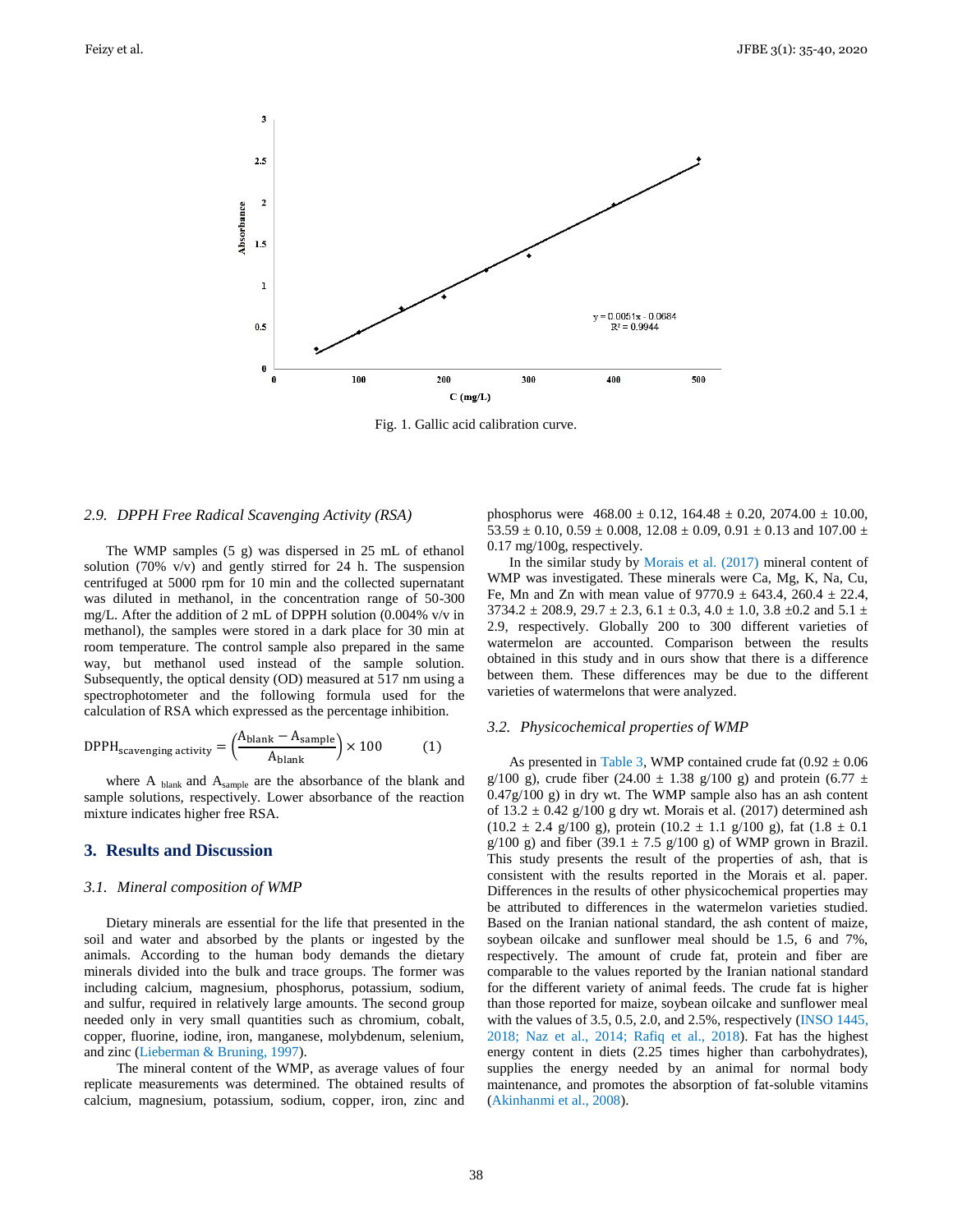Protein also plays a part in the organoleptic properties of foods in addition to being a source of amino acid. Since the fruit are not potential source of protein, the fruit value of crude protein is low. The Protein content was lower than those reported for maize, soybean oilcake and sunflower meal with the values of 8, 42 and 34%, respectively (INSO 1445, 2018; Naz et al., 2014; Rafiq et al., 2018). The crude fiber content was higher than those reported for maize, soybean oilcake and sunflower meal with a value of 2.7, 3.37 and 14%, respectively (INSO 1445, 2018; Naz et al., 2014; Rafiq et al., 2018).

## *3.3. Total phenolic compounds*

The polyphenols, as one of the plant constituents, have widely interested in food industries mainly due to antioxidant capacity and human health properties. The amount of total phenolic compounds in this research was 2473.45 mg gallic acid equivalent (GAE)/100 g. Gallic acid calibration curve was shown in Fig. 1. In the study Naguib and Tantawy (2019) was focused on the anticancer effect of some fruits peels aqueous extracts. Some important phytochemical, such asalkaloid, tannin, saponin, steroid, glycosidic cyanide, phytate, phenolic and flavonoidwere investigated. The level of phenol found in watermelon peel was  $120.83 \pm 0.038$  µg/g dry wt (Naguib & Tantawy, 2019). In the study Rolim et al. (2018) determines total phenolic compound of melon peel and melon seed by HPLC. The polyphenol content of hydroethanolic (70:30 v/v) extract was found 203.1  $\pm$  7.17 mg GAE/100 g dry extract. The difference between this results with our, is due to differences in the method of analysis and melon variety.

#### *3.4. DPPH Free Radical Scavenging Activity (RSA)*

The DPPH is a stable free radical, which loses its characteristic deep purple color by accepting hydrogen from a corresponding donor. The DPPH radical is commonly used as a substrate to estimate the activity of antioxidants. The results of DPPH usually expressed based on  $IC_{50}$  (the half half-maximal inhibitory concentration). In our study, the  $IC_{50}$  value under laboratory condition was equal to 147.3 mg/kg. Analyses of antioxidant properties were performed by Rolim et al. (2018) in melon seed and melon peel extract using various types of chain reactions: initiation (total antioxidant capacity, (TAC), reducing power), propagation (metal chelating), termination (sequestration of hydroxyl radicals, superoxide, DPPH), and oxygen reactive antioxidant capacity (ORAC) test. TAC as ascorbic acid equivalent, reducing power, DPPH activity scavenging and total ORAC value were  $88.7 \pm 2.99$  mg/g,  $17.1 \pm 1.89$  (%),  $30.1 \pm 0.16$  (%) and 19.49  $\pm$  0.97 (mmol trolox/100 g), respectively.

## **4. Conclusion**

The present study investigates the minerals composition, physicochemical characteristic and antioxidant activity of the WMP extracts. The obtained results in this study confirm it is rich in bioactive components which have beneficial effects on human health. It should be stressed that the peels of different fruits can consider as a potential source of various antioxidant components, which are not exploited at the moment but could find practical application in many industrial branches. In many cases, the fruit peels are the waste products, hence their re-using as the antioxidant source, could bring measurable economical profits and contribute

to the reduction of pollutions introduced by fruit and vegetable industries into the environment. It is necessary to consider both environmental (waste management, protection against pollution) and economic aspects (extraction profitability). Minerals are important in the diet because they serve as cofactors for many physiologic and metabolic functions and in their absence, clinical deficiencies may occur. Both Ca (468 mg/100 g) and K (2074 mg/100 g) detected at significant levels in WMP. The levels of Na (53.59 mg/100 g) and K suggested that the WMP might prove useful in lowering elevated blood pressure. A significant level of Fe (12.08 mg/100 g) was also present in the WMP. Fe, Cu, Zn, and Mg play an important role in biological systems.

# **Acknowledgment**

The authors would like to thank Research Institute of Food Science and Technology (RIFST) for providing the equipment used in the study.

# **Conflict of interest**

The authors declare that there is no conflict of interest.

# **References**

- Ainsworth, E. A., & Gillespie, K. M. (2007). Estimation of total phenolic content and other oxidation substrates in plant tissues using Folin– Ciocalteu reagent. *Nature Protocols*, 2(4), 875-877.
- Akinhanmi, T. F., Atasie, V. N., & Akintokun, P. O. (2008). Chemical composition and physicochemical properties of cashew nut (*Anacardium occidentale*) oil and cashew nut shell liquid. *Journal of Agricultural, Food and Environmental Sciences*, 2(1), 1-10.
- Al-Sayed, H. M. A., & Ahmed, A. R. (2013). Utilization of watermelon rinds and sharlyn melon peels as a natural source of dietary fiber and antioxidants in cake. *Annals of Agricultural Sciences*, 58(1), 83-95.
- AOAC. (2016). Official Methods of Analysis of AOAC INTERNATIONAL. Gaithersburg, MD, USA, AOAC INTERNATIONAL.
- Dube, J., Ddamulira, G., & Maphosa, M. (2020). Watermelon production in Africa: challenges and opportunities. *International Journal of Vegetable Science*, 1-9.
- Ghorbanalinejhad, V., & Nobakht, A. (2017). The effects of different levels of watermelon skin with and without enzyme, on performance, carcass traits, blood biochemical parameters and immune status of broilers. *Iranian Journal of Animal Science Research*, 9(1), 57-72.
- Hanan, M. A. A. S., & Abdelrahman, R. A. (2013). Utilization of watermelon rinds and sharlyn melon peels as a natural source of dietary fiber and antioxidants in cake. *Annals of Agricultural Sciences*, 58(1), 83-95.
- Ibrahim, U. K., Kamarrudin, N., Suzihaque, M. U. H., & Hashib, S. A. (2017). Local Fruit Wastes as a Potential Source of Natural Antioxidant: An Overview. Paper presented at the IOP Conference Series: Materials Science and Engineering.
- Iranian National Standard Organization. (2018). Animal feeding stuffs maize grain specification and test methods. 3rd Revision. INSO 1445.
- Jayaprakasha, G. K., Selvi, T., & Sakariah, K. K. (2003). Antibacterial and antioxidant activities of grape (*Vitis vinifera*) seed extracts. *Food Research International*, 36(2), 117-122.
- Lieberman, S., & Bruning, N. (1997). Real vitamin & mineral book. Garden City Park. Avery Publishing Group.
- Morais, D. R., Rotta, E., Sargi, S. C., Bonafe, E. G., Suzuki, R. M., Souza, N. E., Matsushita, M., & Visentainer, J. V. (2017). Proximate composition, mineral contents and fatty acid composition of the